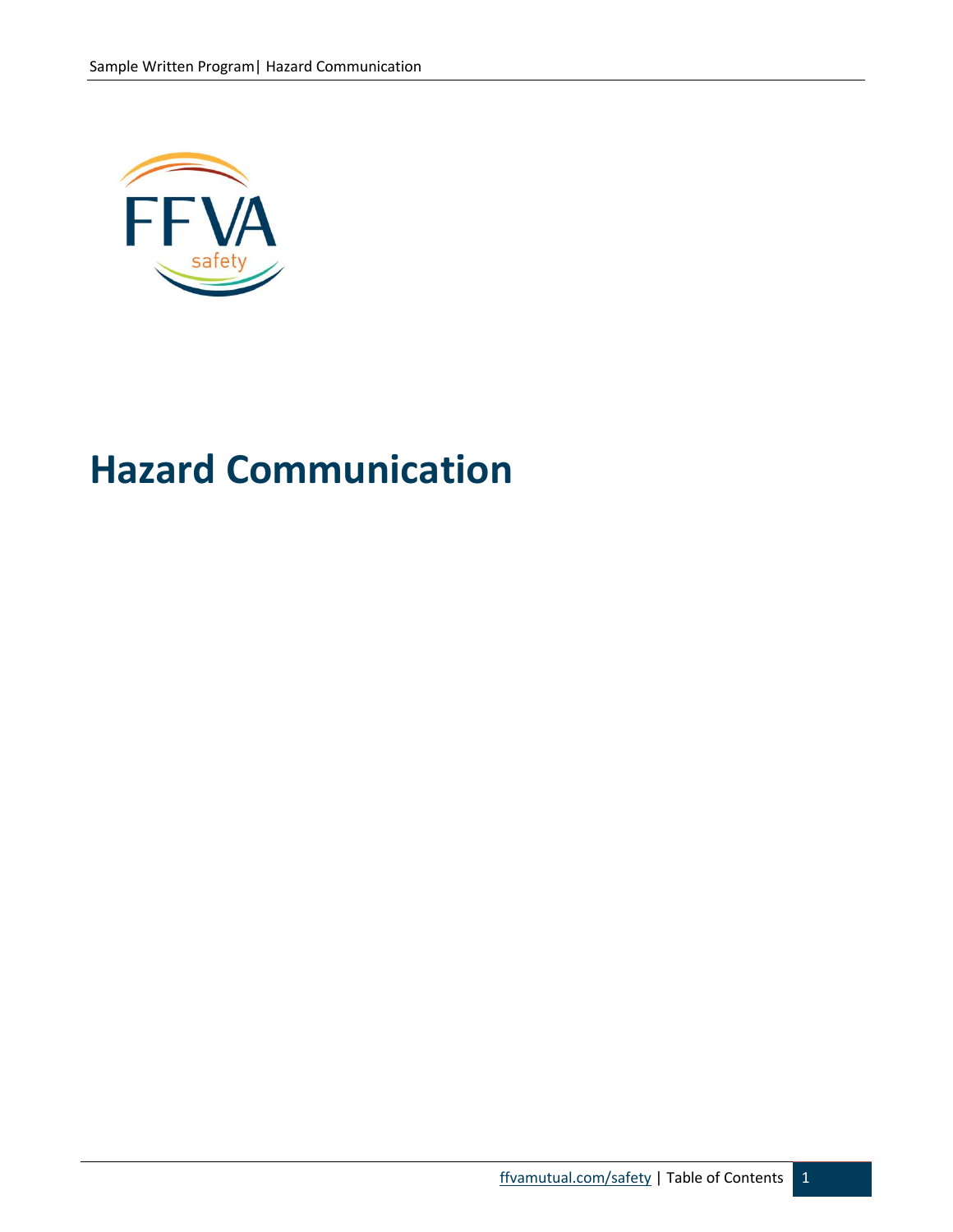This sample program is intended as a resource for helping employers with developing a program that meets the requirements in OSHA Standard 1910.1200. This program is not intended to supersede the requirements of the standard. Each employer will need to adapt this program to more appropriately fit their operations for their program to be complete. Each employer should reference 1910.1200 for additional information.

## **A safety plan for FFVA Mutual Policyholders**

A successful safety program helps company leadership minimize workers' compensation costs and increase profitability.

This Sample Written Program has been developed to assist FFVA Mutual policyholders in:

- Maintaining employee safety and controlling losses in the workplace
- Guiding senior management in establishing safety standards
- Developing an employer integrated safety program

Please customize this accident prevention program according to your workplace. Your written accident prevention program can only be effective if it is put into practice.

Your account's dedicated safety professional is available to assist in the review and implementation of your safety program, offer technical guidance, provide training to meet compliance issues, and assist in locating relevant reference materials.

If you have questions or would like assistance implementing your organization's safety program, contact 800 346-4825 or visit [ffvamutual.com/safety](http://www.ffvamutual.com/safety) for more information.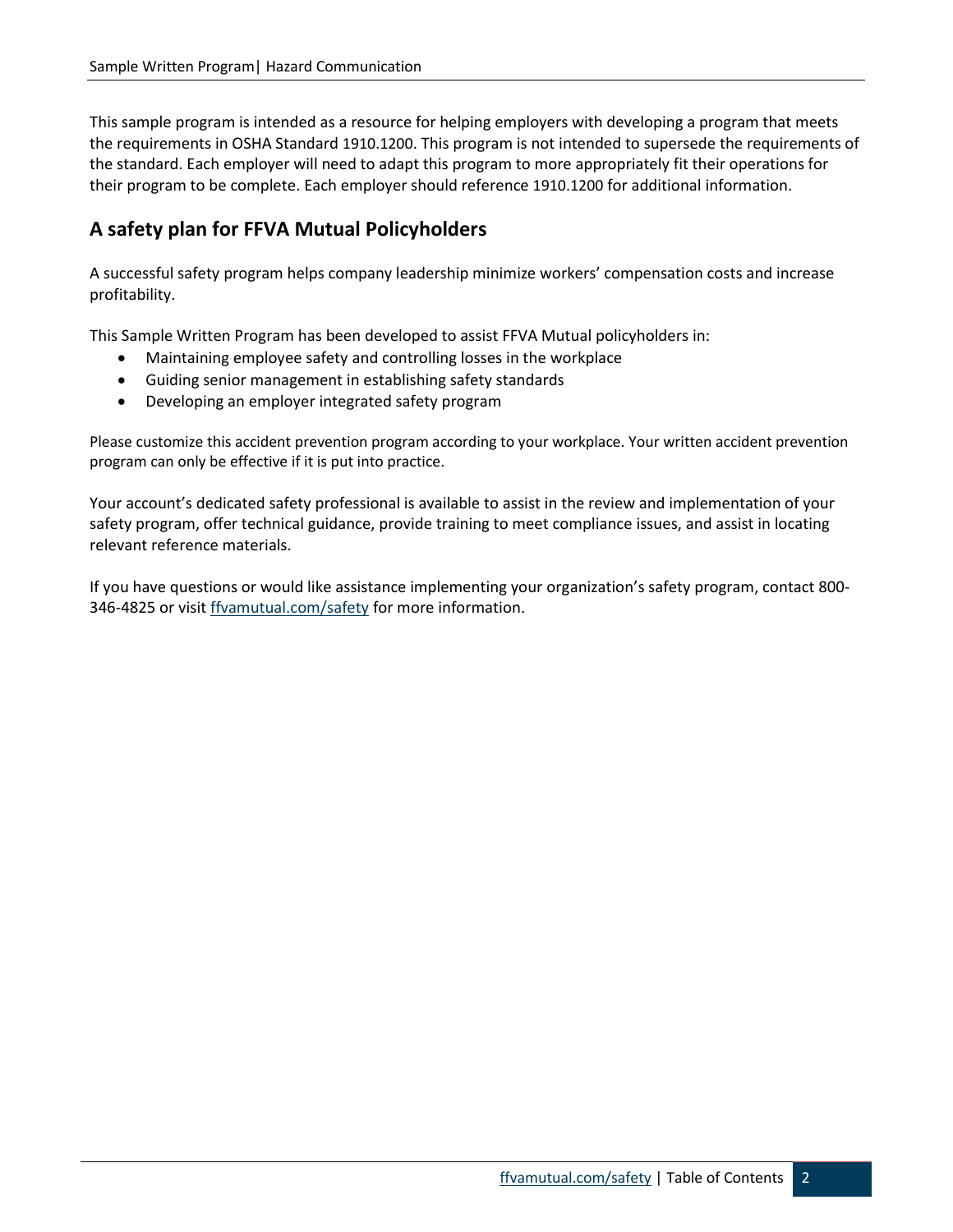# Table of Contents

| Α.           |  |  |  |  |  |
|--------------|--|--|--|--|--|
| В.           |  |  |  |  |  |
| $\mathsf{C}$ |  |  |  |  |  |
| D.           |  |  |  |  |  |
| E.           |  |  |  |  |  |
|              |  |  |  |  |  |
| Α.           |  |  |  |  |  |
| <b>B.</b>    |  |  |  |  |  |
| C.           |  |  |  |  |  |
| D.           |  |  |  |  |  |
| Ε.           |  |  |  |  |  |
| F.           |  |  |  |  |  |
| G.           |  |  |  |  |  |
| Η.           |  |  |  |  |  |
|              |  |  |  |  |  |
|              |  |  |  |  |  |
|              |  |  |  |  |  |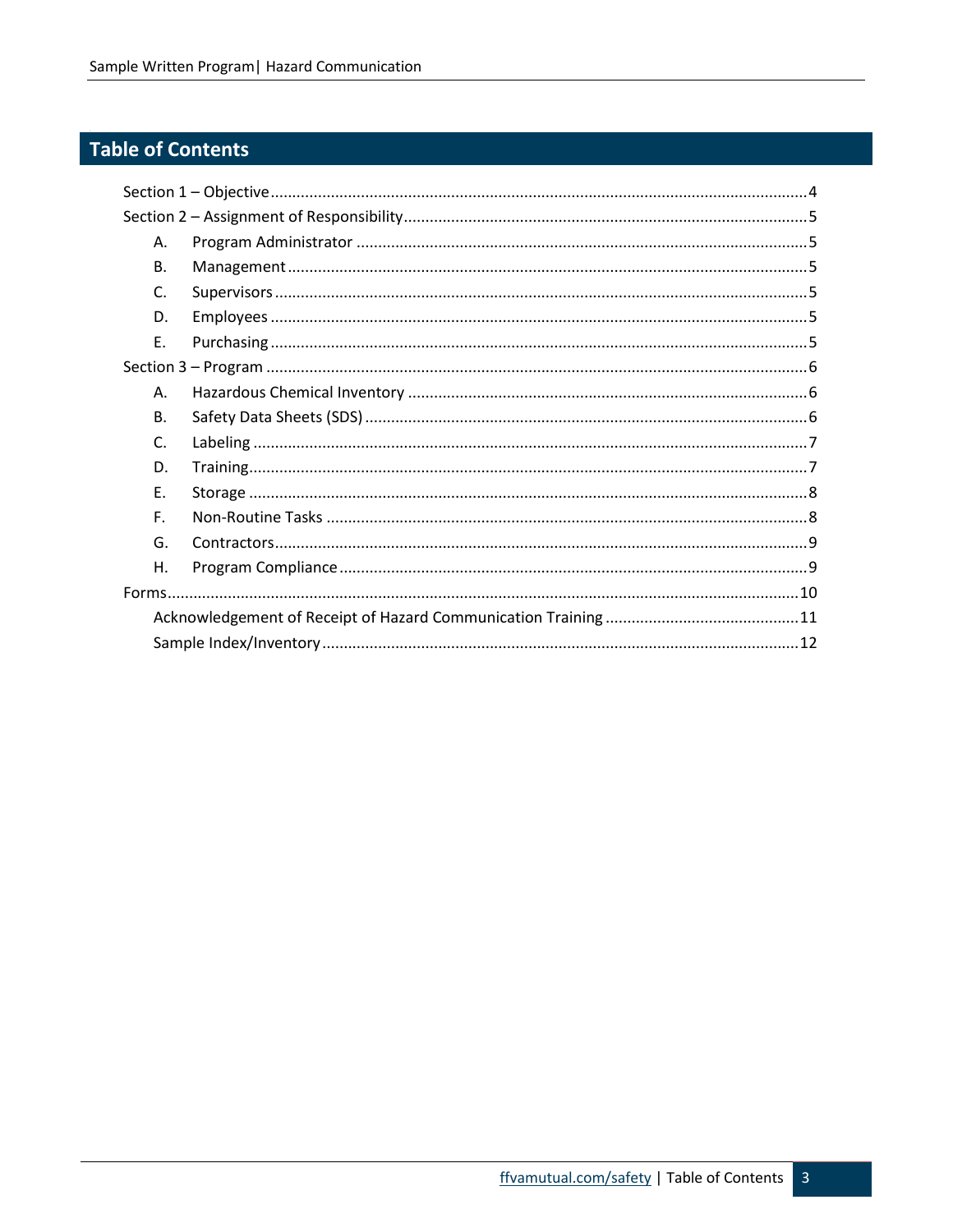# <span id="page-3-0"></span>**Section 1 – Objective**

The objective of this program is to set forth policies and procedures concerning Hazard Communications which will enhance the safety and well-being of employees and their safe and proper use of chemicals.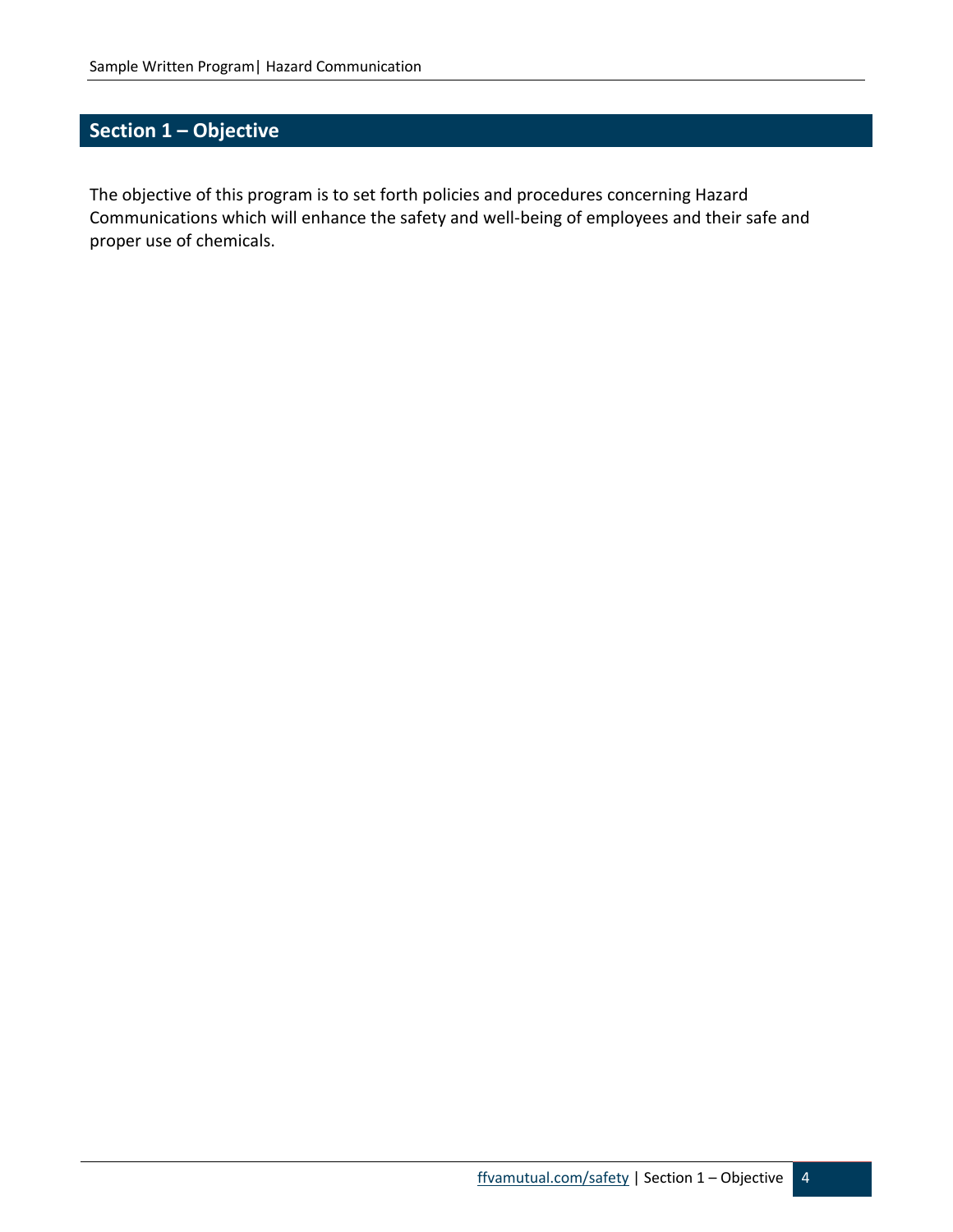### <span id="page-4-0"></span>**Section 2 – Assignment of Responsibility**

#### <span id="page-4-1"></span>**A. Program Administrator**

The Program Administrator is responsible to oversee the Hazard Communication Program and ensure it is implemented.

The Program administrator will provide training to all employees on this Hazardous Communication Program and the requirements of the program.

#### <span id="page-4-2"></span>**B. Management**

Management will provide and support adequate controls so employee exposure to hazardous chemicals is prevented or minimized.

#### <span id="page-4-3"></span>**C. Supervisors**

Supervisors will ensure their employees are trained on the hazards and controls of the chemicals used, or that employees are exposed to, in their departments.

Supervisors will ensure no chemical is introduced into their departments before employees are trained on the hazards and controls.

Supervisors will ensure new employees hired into or transferred into their departments will be properly trained on the hazards and controls of the chemicals used in their departments before the employee is permitted to use the chemicals.

#### <span id="page-4-4"></span>**D. Employees**

Employees will maintain knowledge of the hazards and controls of the chemicals used in their departments, and apply these controls at all times.

Employees will report to their Supervisors any spills, leaks or other situations in which chemicals are introduced into the environment through other-than-normal circumstances.

#### <span id="page-4-5"></span>**E. Purchasing**

The Purchasing Department is responsible to inform the Program Administrator and the affected Supervisor(s) when they are purchasing a new chemical. The Purchasing Department will obtain appropriate Safety Data Sheets for any new chemical obtained and provide a copy of the SDSs to the Program Administrator and the affected Supervisor(s).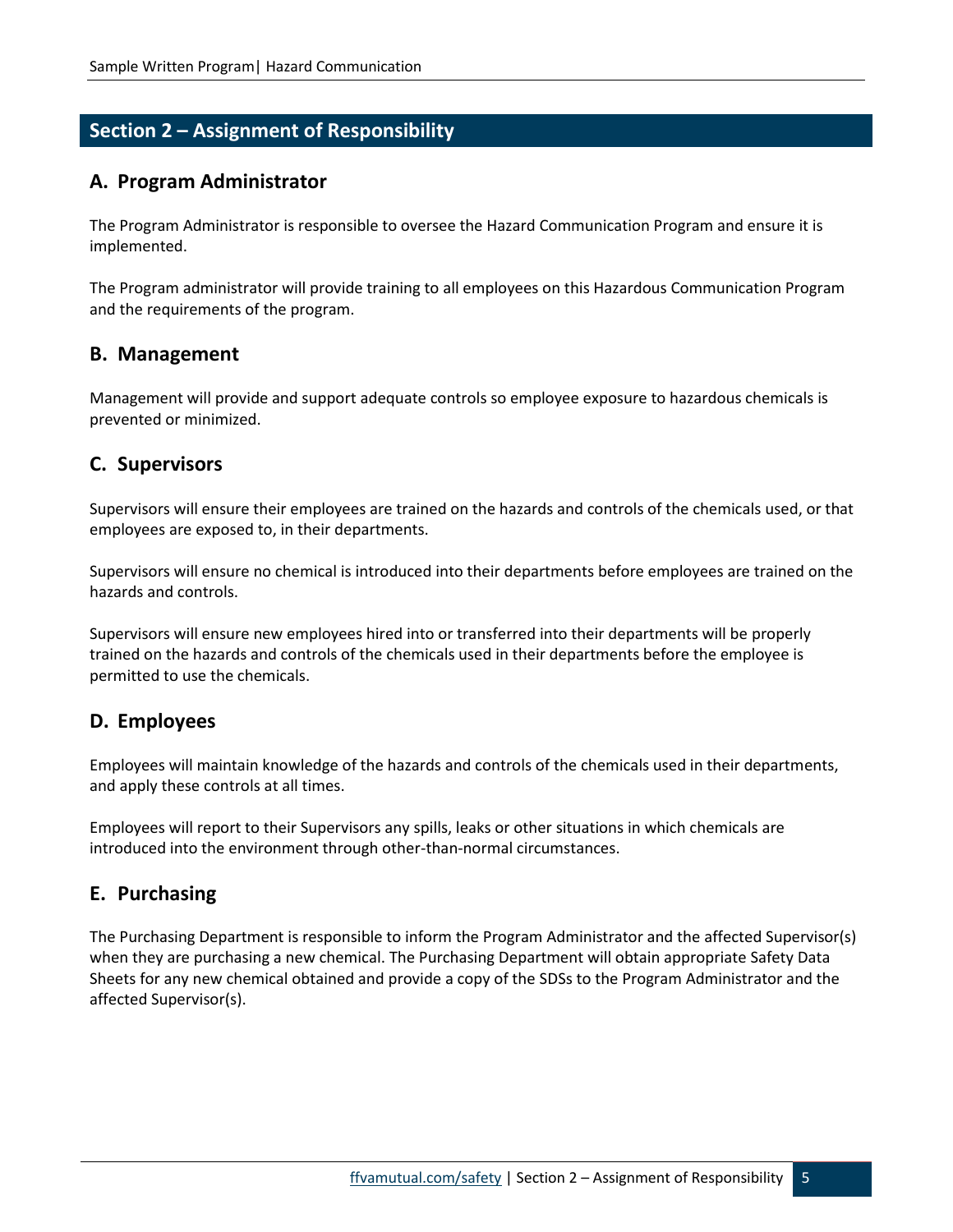#### <span id="page-5-0"></span>**Section 3 – Program**

The following items are to be followed to insure the safety of our employees.

#### <span id="page-5-1"></span>**A. Hazardous Chemical Inventory**

A list of the hazardous materials and chemicals, which are used in the course of the company's business activities, will be maintained and updated. This list is to include all substances which require a Safety Data Sheet (SDS).

One copy of this list is to be kept in the front of each Safety Data Sheet book and one copy is to be kept on file with the Program Administrator. For each chemical used in the workplace, a SDS sheet must be available on that jobsite.

#### <span id="page-5-2"></span>**B. Safety Data Sheets (SDS)**

All Safety Data Sheets must be kept organized and must be placed in an identified and accessible location for all employees to access at any time during the entire workday. A duplicate set of SDS information must be maintained by the Program Administrator. Supervisors will maintain SDS's of the chemicals used in their departments.

SDS's will be maintained in paper copy form or electronically.

SDS books and the Hazardous Chemical List must be maintained and kept up to date. As MSDS's and SDS's are replaced by updated copies, they must be retained in a separate file of obsolete MSDS's/SDS's and not discarded. Any time replacement chemical is obtained, whether the same or new, Supervisors are required to review the incoming SDS with the previous to ensure the chemical make-up/formula is unchanged. If a change is noted, employees must be trained before using the chemical.

Paper copies of SDS's will be indexed to ensure ease of access by workers. SDS's will be placed in order according to the index and the SDS will be marked in the upper right hand corner as per the index for ease of accessing. As the SDS may not contain the common name, that name will be written on the top of the SDS and placed in the proper indexed location.

Electronic SDS's will be available to search by the chemical/product name and the common name employees use if different than the chemical/product name.

SDS's will be made available to all employees at all times.

New chemicals will not be introduced into the facility before the appropriate SDS has been obtained and employees have been trained on the hazards and controls of the new chemical. If a hazardous chemical or substance is received without a proper SDS, the receiving person must immediately notify the Program Administrator. The manufacturer or distributor of the product must be contacted immediately and asked to provide an SDS immediately. If, for some reason, the manufacturer or distributor is unable to produce an SDS upon request, the Program Administrator should be notified immediately. Hazardous materials or substances received without an SDS are to be returned to the sender.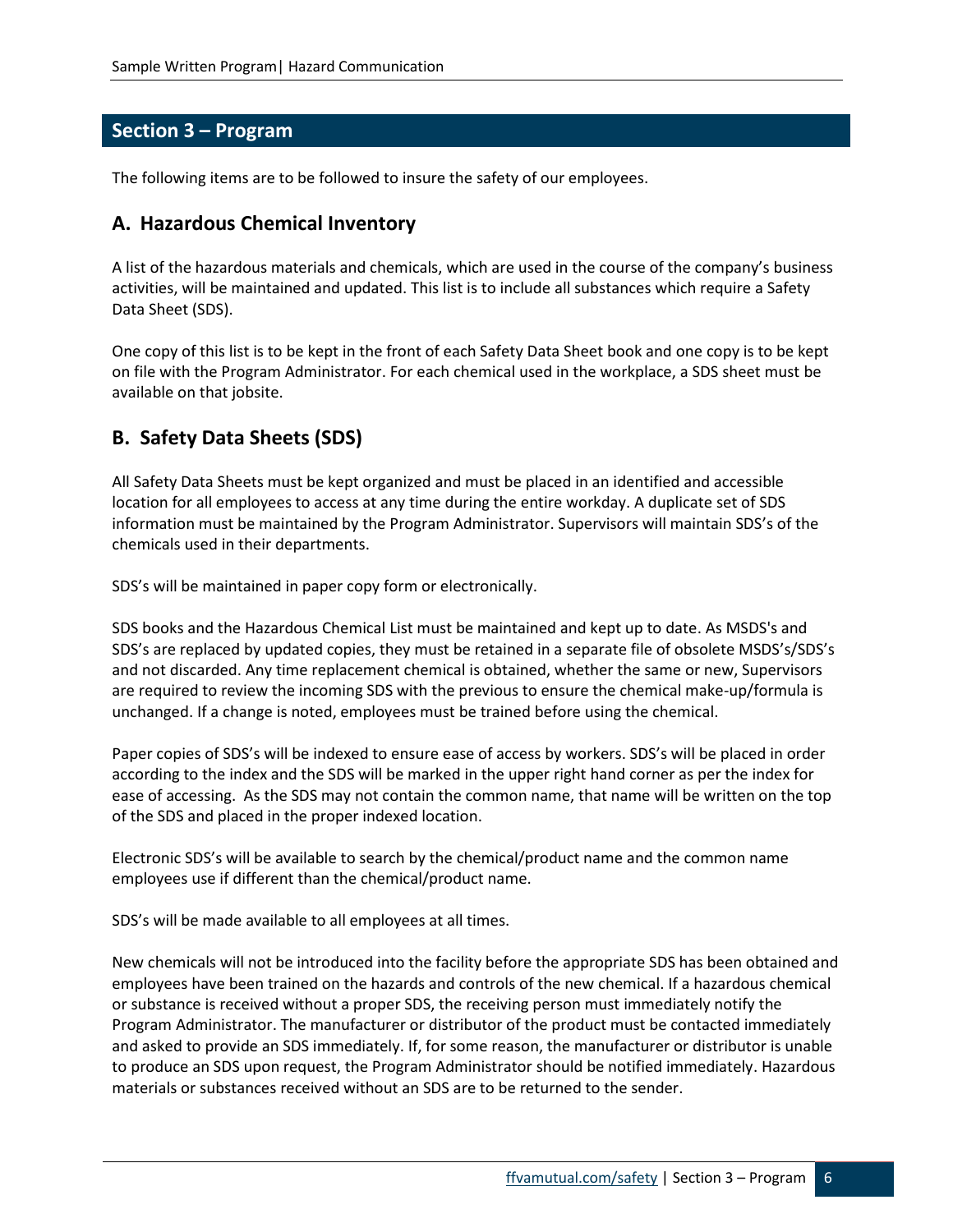## <span id="page-6-0"></span>**C. Labeling**

Each container of a hazardous chemical that is used in or around the work area must be properly labeled with the identity of the hazardous material, the appropriate hazard warnings, and the name and address of the manufacturer. Appropriate labels must be on all containers, regardless of size. Containers must be approved and recommended for storage and/or dispensing of the particular hazardous chemicals contained in them.

Labels that are affixed by employees will be have the name of the chemical, common name, name of the manufacturer and indicate appropriate hazard warnings. If your facility is using the in-house HMIS labeling system, workers will require training as to the hazard classes and changes as per GHS. Employees will review the SDSs before completing labels to ensure the information is correct.

Worn and torn labels must be replaced. It is the responsibility of employees to report inappropriate labels to their supervisor. It is the responsibility of the Program Administrator to insure appropriate labels are in place and that replacement labels are available.

Portable containers of Hazardous Materials do not require labeling if they are transferred from labeled containers and are intended for immediate use by the employee who performs the transfer.

When unused chemical remains in a container intended for immediate, the employee will properly affix a correct label that accurately describes the chemical in the container. Labels and labeling systems will meet the requirements of the Global Harmonization System (GHS).

## <span id="page-6-1"></span>**D. Training**

Employee training for this Hazard Communication Program will consist of the following:

- 1. All employees will be trained on the contents and purpose of this Hazard Communication Program. For new-hired employees, this training will occur as part of new-hire orientation.
- 2. Employees who use chemicals will be properly trained on the hazards and controls of the chemicals they will use or may be expected to use as part of their day-to-day assignment. For new-hired employees, or employees transferred to a different department, this training will be provided by the Supervisor or Program Administrator before the employee begins using the chemicals.

Employees must know, without the need to look up SDS's, the hazards and controls of the chemicals they use. Employees will be tested/evaluated following this training to ensure they understand the hazards and controls of the chemicals they use. If it is determined the employee needs additional training, this will be provided by the Supervisor.

- 3. Employees will receive training on any new hazardous chemical introduced in to the work place before the chemical is used.
- 4. Refresher training will be provided to employees at least annually, or whenever the Supervisor or the Program Administrator determines an employee's knowledge of the program or the hazards and controls of the chemicals they use is in need to improvement.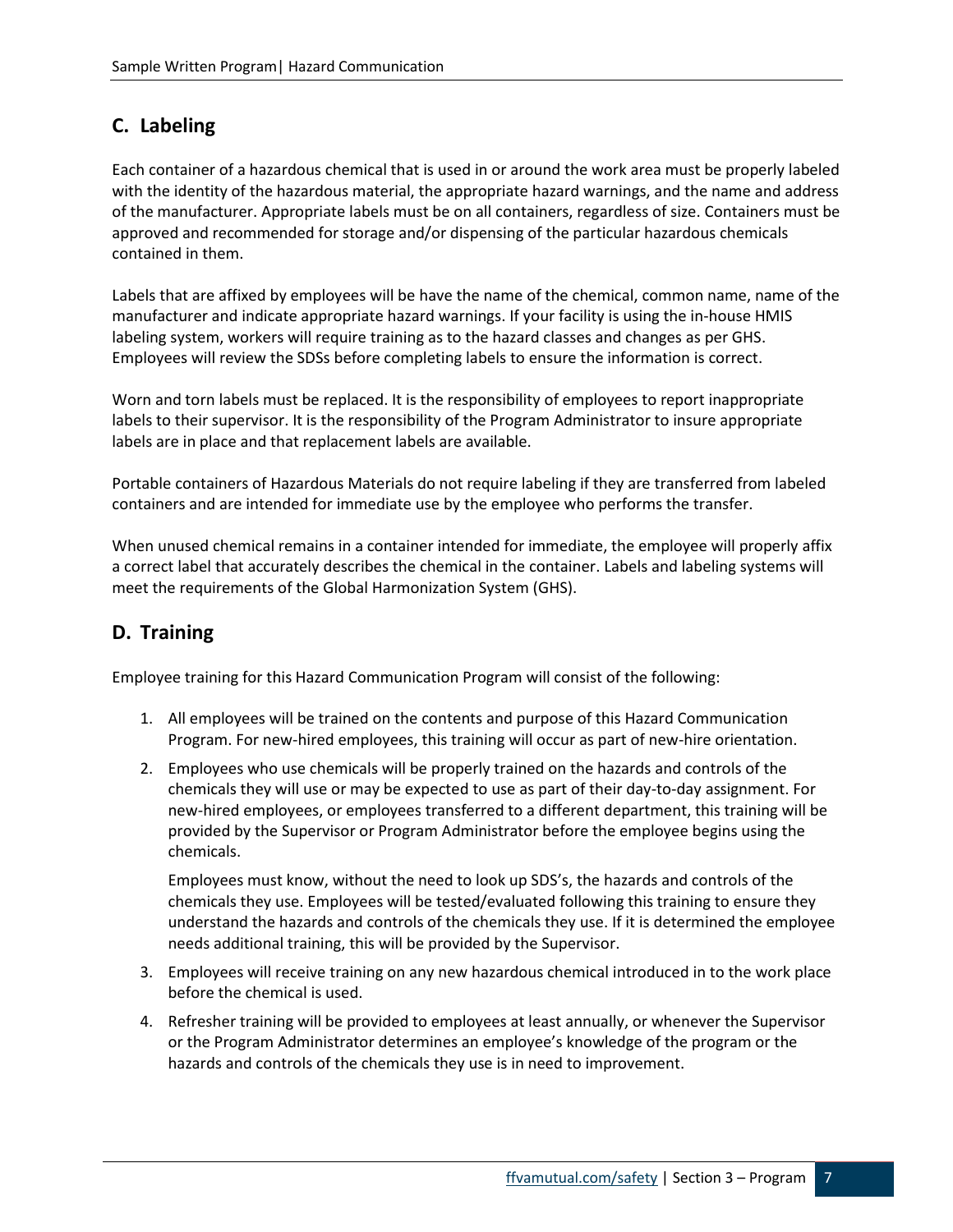- 5. In the event SDS's are kept electronically, employees will be trained to use the system so they will be able to search and access any SDS they need.
- 6. Each affected employee is required to review the training material with the Program Administrator and sign the acknowledgment form which will be placed in the employee's file. This training is to be done during the new employee orientation process before the new employee actually assumes status as an active employee.
- 7. If the management engages the services of contract labor personnel, and exposure to hazardous materials is possible, the contract laborers must be made aware of the locations of the Hazardous Chemical List and the SDS information book.
- 8. Employees trained as first aid/emergency responders will be trained on the hazards and controls of all chemicals used. Employees trained as first aid/emergency responders will be trained when a new chemical is introduced. The first aid/emergency responders are expected to know these hazards and controls in order to safely and properly implement effective emergency response. No first aid/emergency responder is permitted to enter into an emergency situation without proper knowledge of the chemicals involved or the proper personal protective equipment.

Globally Harmonized System (GHS) –The Global Harmonizing System of the Hazardous Communication Standard 1910.1200 was adopted March 2th, 2012. This change in the Standard requires that all employers train their workers to include the new system. This training will be completed by December 1, 2013.

#### <span id="page-7-0"></span>**E. Storage**

All storage areas for hazardous substances will be in accordance with the storage requirements contained on the SDS's.

Storage is to be secured, properly ventilated, and identified by signs.

Flammable chemicals will be properly stored in an approved flammable storage cabinets or within the flammable storage room.

#### <span id="page-7-1"></span>**F. Non-Routine Tasks**

Before any non-routine task is performed, employees shall be advised by their Supervisor of special precautions to follow and the supervisor shall inform any other personnel who could be exposed.

If a non-routine task is necessary, the Supervisor will provide the following information about the activity as it relates to the specific chemicals expected to be encountered:

- 1. Specific chemical name(s), hazard(s) and control(s)
- 2. Personal protective equipment required and safety measures to be taken
- 3. Measures that have been taken to reduce the hazards including ventilation, respirators, presence of other employees(s)
- 4. Emergency procedures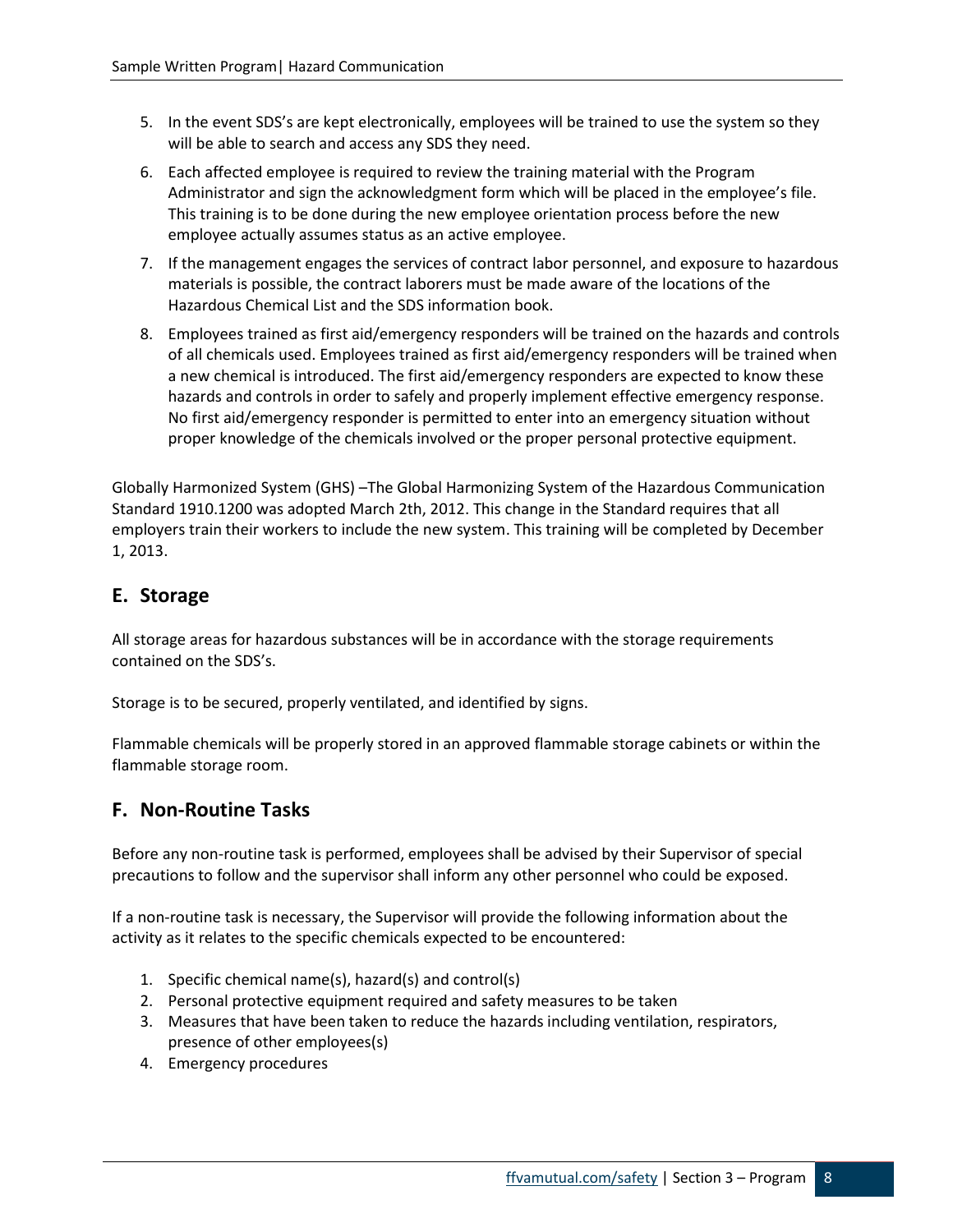#### <span id="page-8-0"></span>**G. Contractors**

The Program Administrator will provide outside contractors, or other personnel performing work within this facility, with the following information as follows:

- 1. Hazardous chemicals to which they may be exposed to while in the workplace
- 2. Measures that can be taken to minimize the possibility of exposure
- 3. Identification of the proper personal protective equipment required
- 4. Location of the SDS and labeling requirements for all hazardous chemicals
- 5. Procedures to follow if they are exposed

The Program Administrator will contact each contractor before work is started to gather and disseminate any information concerning chemical hazards the contractor is bringing into the workplace.

If our employees are expected to be exposed to chemicals brought into the workplace by contractors, the Program Administrator will ensure our employees are properly trained on the hazards and controls of these chemicals.

#### <span id="page-8-1"></span>**H. Program Compliance**

**.**

Hazardous Communication is considered a performance standard by the Occupational Safety and Health Administration (OSHA). To ensure this requirement is met, employees will be expected to know the hazards and controls of the chemicals they use or may be exposed to, and comply with this Hazardous Communication Program.

If an employee has any questions or are unsure of their requirements or the hazards and controls of the chemicals used, he/she will discuss this with his/her Supervisor of the Program Administrator.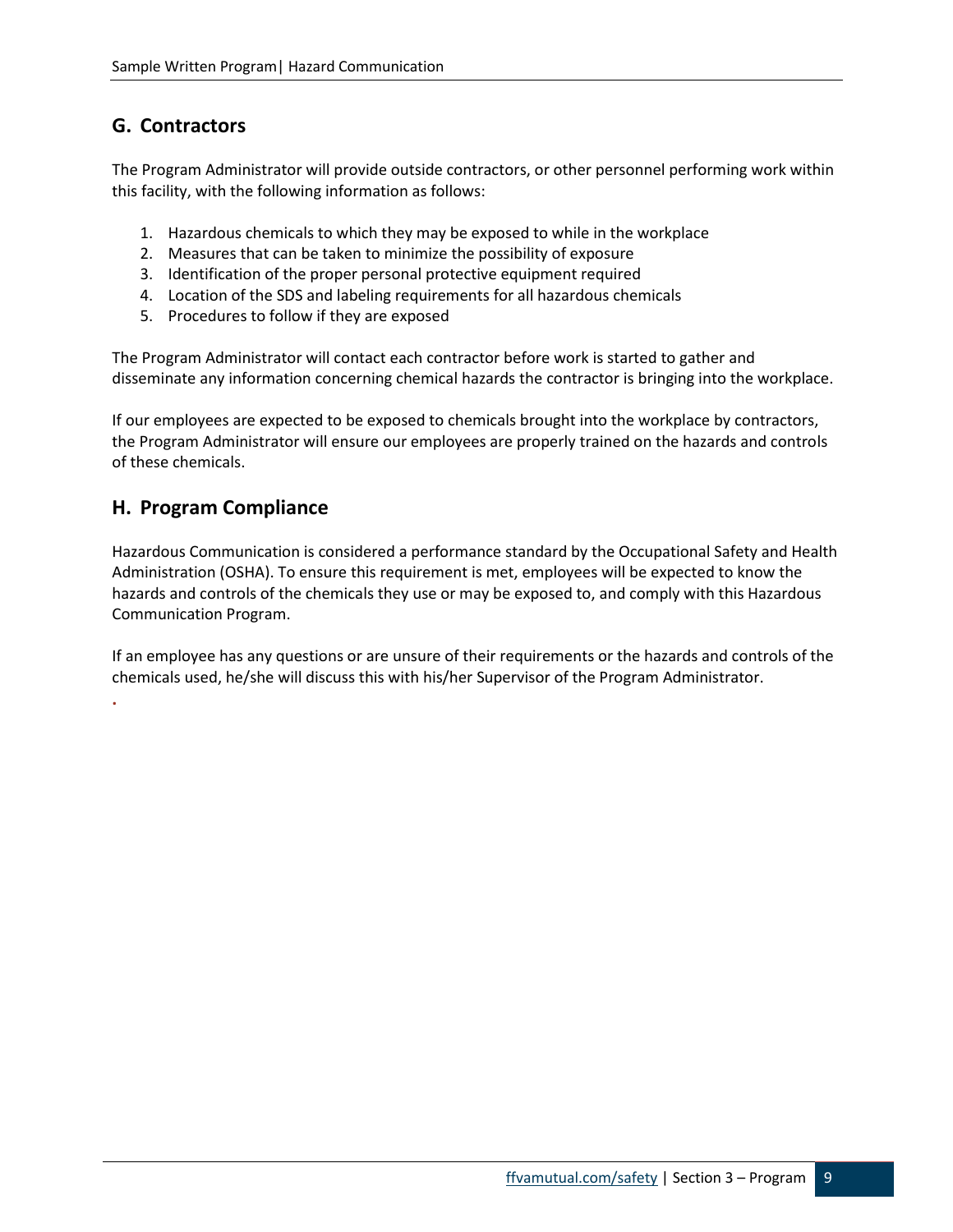# <span id="page-9-0"></span>**Forms**

# **Acknowledgement of Receipt of Hazard Communication Training Form Sample Index/Inventory Roster**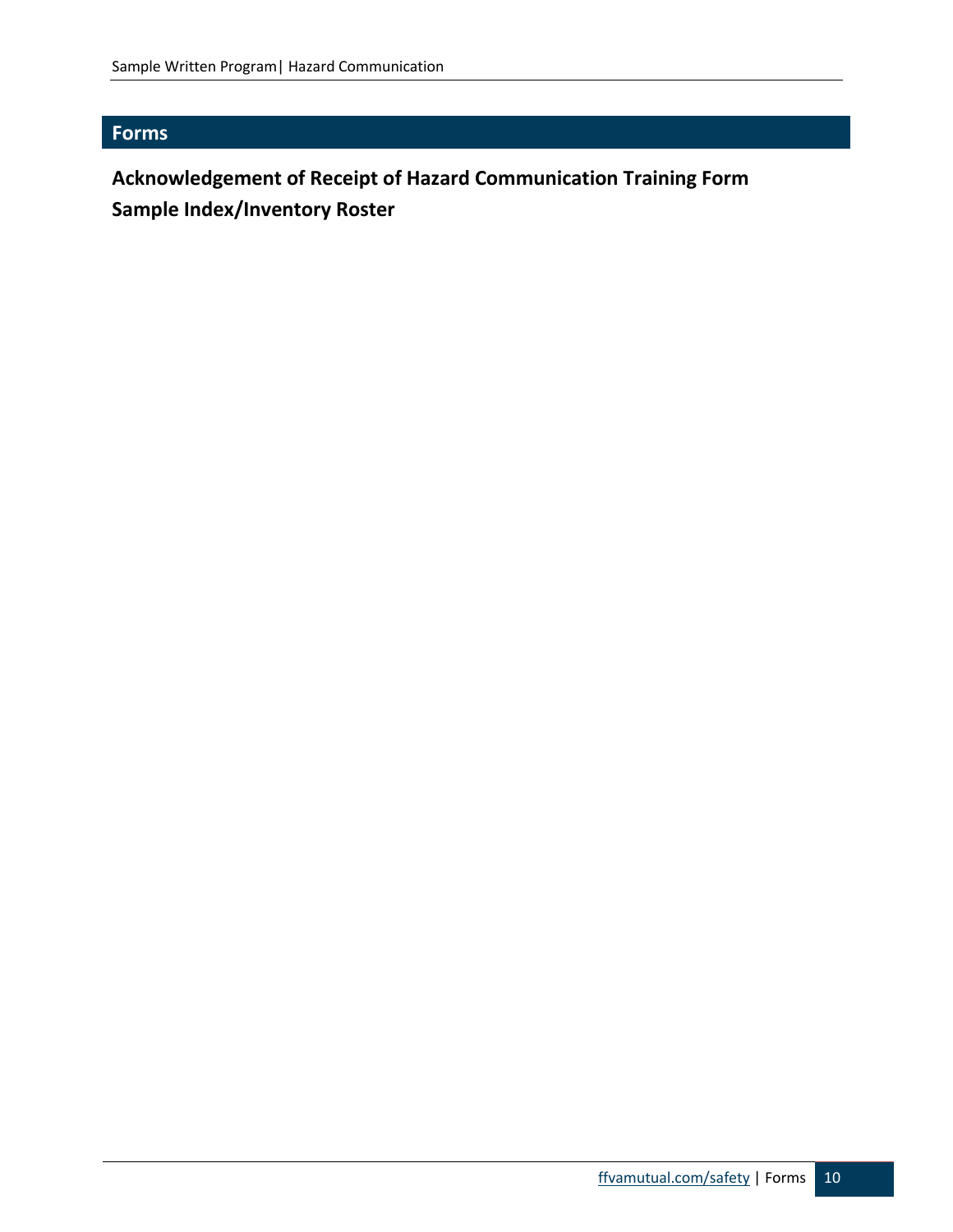#### <span id="page-10-0"></span>**Attachment A - Acknowledgement of Receipt of Hazard Communication Training**

My signature below acknowledges that I have received training concerning Hazard Communications. I understand that this training fulfills the employee training requirement of OSHA's Hazard Communication Standard 1910.1200.

- 1. The jobsite and classroom training included the following:
- 2. Understanding the purpose and scope of the OSHA Hazard Communication Standard.
- 3. Explanation of the existence of federal, state and local right-to-understand laws.
- 4. Definition of the classification "hazardous chemical".
- 5. Explanation of situations and elements that must be present for a material to be considered a health hazard.
- 6. Explanation and interpretation of labels, what is required on all containers, and the Hazard Materials Identification System (HMIS).
- 7. Understanding and interpretation of Safety Data Sheets (SDS), which must be obtained for each hazardous chemical.
- 8. My responsibilities as an employee of **\_\_\_\_\_\_\_\_\_\_\_\_\_\_\_\_\_\_\_\_\_\_\_\_**.

**\_\_\_\_\_\_\_\_\_\_\_\_\_\_\_\_\_\_\_\_\_\_\_\_\_\_\_\_\_\_\_\_\_\_\_\_\_\_\_\_\_\_\_\_\_\_\_\_\_\_\_\_\_\_\_\_\_\_\_\_\_\_\_\_\_\_\_\_\_\_**

\_\_\_\_\_\_\_\_\_\_\_\_\_\_\_\_\_\_\_\_\_\_\_\_\_\_\_\_\_\_\_\_\_\_\_\_\_\_\_\_\_\_\_\_\_\_\_\_\_\_\_\_\_\_\_\_\_\_\_\_\_\_\_\_\_\_\_\_\_\_

\_\_\_\_\_\_\_\_\_\_\_\_\_\_\_\_\_\_\_\_\_\_\_\_\_\_\_\_\_\_\_\_\_\_\_\_\_\_\_\_\_\_\_\_\_\_\_\_\_\_\_\_\_\_\_\_\_\_\_\_\_\_\_\_\_\_\_\_\_\_

9. Policies and procedures to follow in case of exposure.

EMPLOYEE NAME (Please print)

EMPLOYEE SIGNATURE DATE

COMPANY REPRESENTATIVE **EXAMPLE 20 INCREDITATIVE**